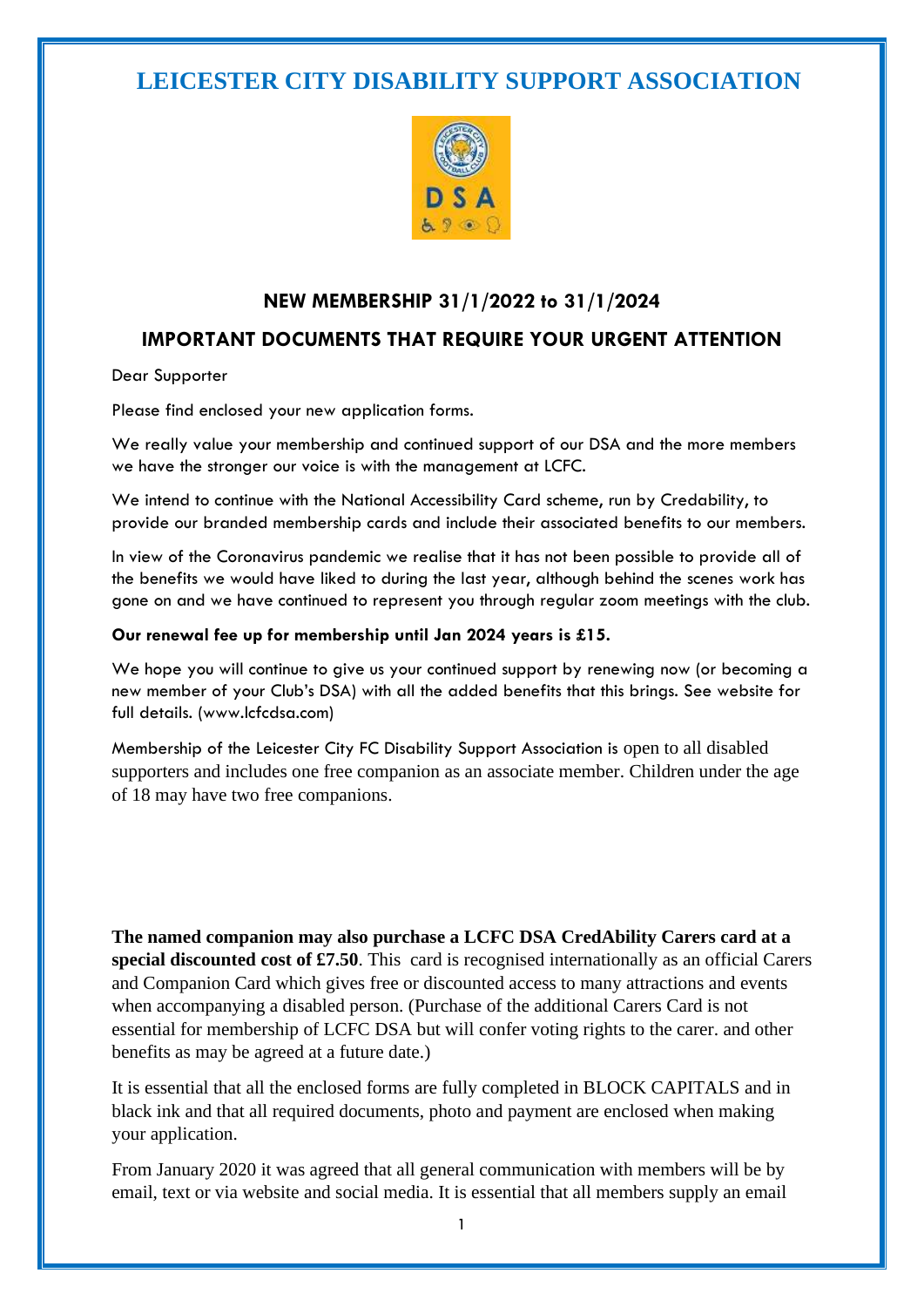address and/or mobile phone number. This can be a friend or relative's contact details who can pass on information to members.

Please return your completed application **as soon as possible** and definitely no later than 1<sup>st</sup> April 2022 if you wish to be entered in to the 2022 Prize Draw. All applications received after this date will only qualify for the 2023 Prize Draw.

Kind regards

## **The DSA Committee.**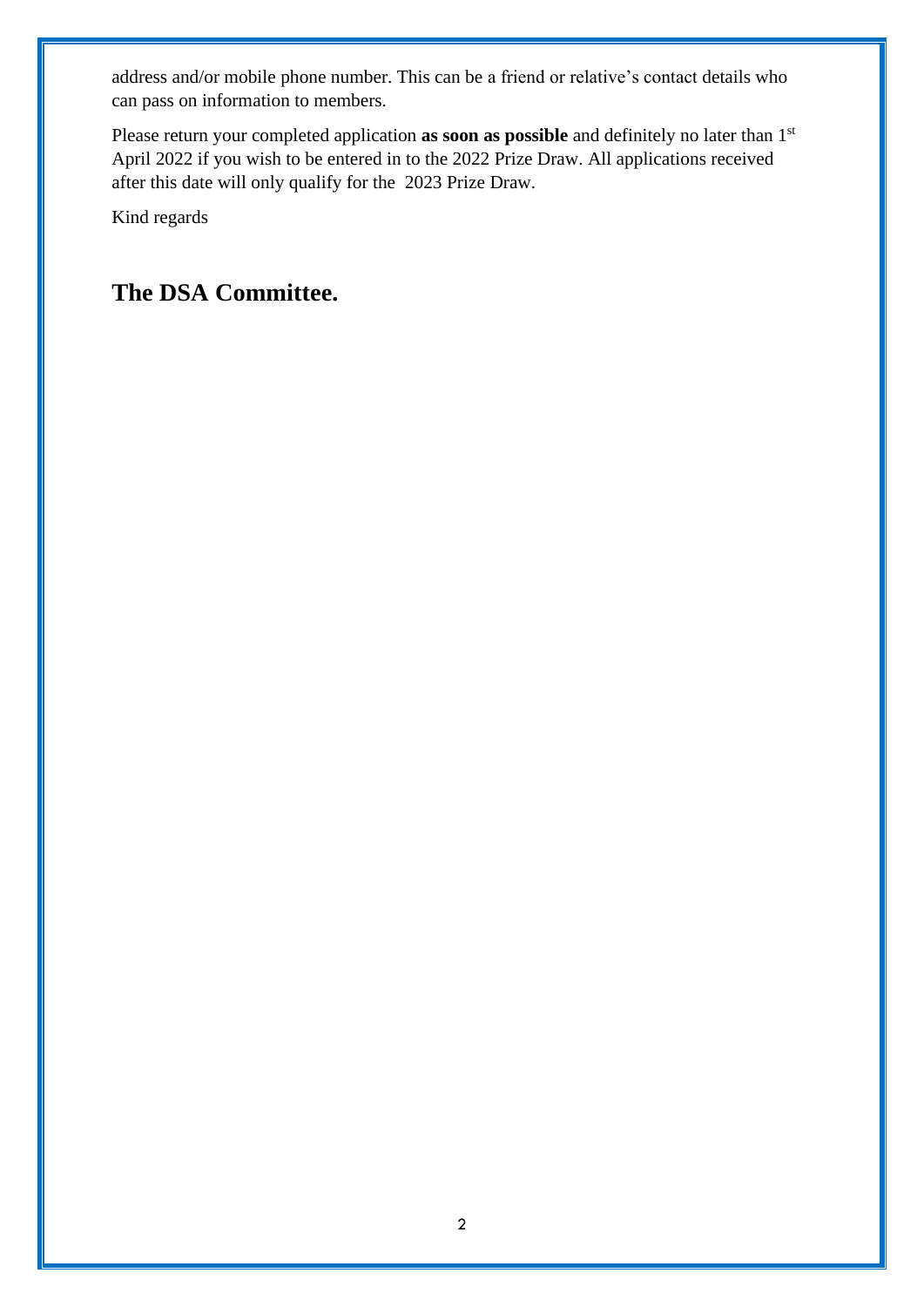### **DECLARATION OF DISABILITY**

L.C.F.C. DISABLITY SUPPORT ASSOCIATION MEMBERSHIP APPLICATION FORM 2019/2020

#### SURNAME: MR/MRS/MS/MISS

Date of Birth:

FIRST NAME (S): KNOWN AS (IF DIFFERENT)

#### IF APPLYING FOR A CHILD UNDER 18 A PARENT OR GUARDIAN MAY COMPLETE AND SIGN BELOW

Please tick below

Do you receive Disability Living Allowance

Do you receive a PIP (Personal Independence Payment)?

Do you receive War Pensioners Disablement Benefit?

Do you receive Severe Disablement Allowance or Employment Support Allowance? . \_\_\_\_\_\_\_\_\_

Do you receive Attendance Allowance?

Are you Registered Blind/Visually Impaired?

Do you have a Blue Badge Parking Permit?

Other (Please specify)

\*\*\***Please supply a photocopy of the relevant proof** \*\*\* \*\*\***ONLY ONE FORM OF PROOF NEEDED.**\*\*\* All copies will be destroyed after processing.

Do you occupy/need a wheelchair space at the King Power Stadium?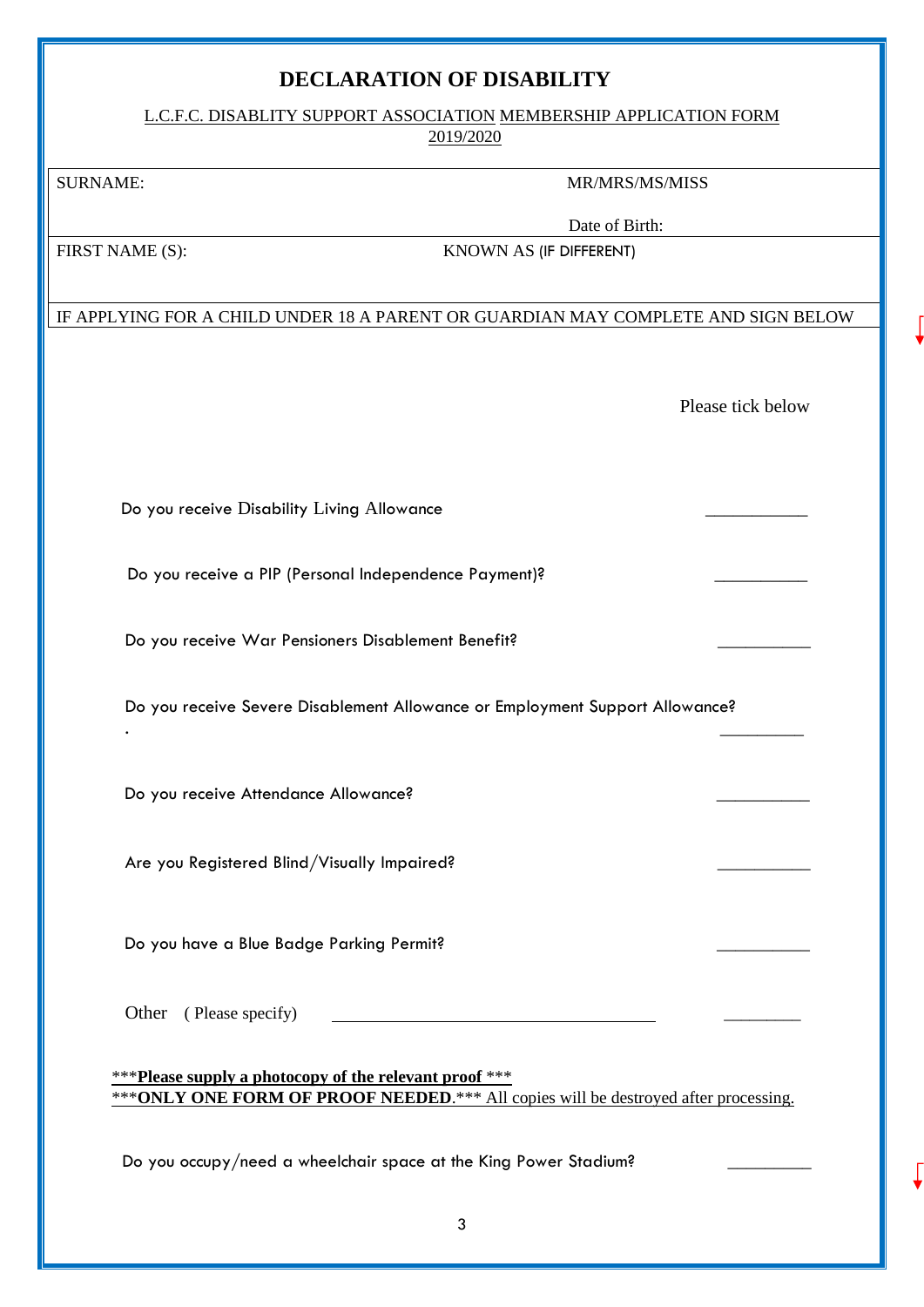IF NOT, Do you use any mobility aids i.e Wheelchair/Sticks/Crutches? Please stat \_\_\_\_\_\_\_\_\_

Do you attend with a companion/carer?

If YES, is your companion/carer able bodied?

I enclose a cheque for my joining fee of  $£15$ .

I have submitted my joining fee of  $£15$  by bank transfer.

I have also enclosed/transferred an additional fee of £7.50 for my companions Carer Card.

I declare that the information given is correct, and if there are any changes in my details or circumstances, I will inform the DSA Membership Secretary at: [lcfcdsa@gmail.com](mailto:lcfcdsa@gmail.com)  or tel 07946750063.

I also consent to the LCFC DSA holding my personal data solely for the benefits of membership and contacting me by email, letter, text or phone or by social media for all Association related matters. I also agree that the DSA may use my image or data for the purpose of promoting the DSA on it's social media pages and website. (but will never reveal my age, contact details, or medical and social records.)

| SIGNED or SIGNED ON BEHALF: |  |
|-----------------------------|--|
|-----------------------------|--|

PRINT NAME \_\_\_\_\_\_\_\_\_\_\_\_\_\_\_\_\_\_\_\_\_\_\_\_\_\_\_\_\_\_\_\_ DATE \_\_\_\_\_\_\_\_\_\_\_\_\_\_\_\_\_\_\_\_\_\_\_

EMAIL ADDRESS\_\_\_\_\_\_\_\_\_\_\_\_\_\_\_\_\_\_\_\_\_\_\_\_\_\_\_\_\_\_ MOBILE No.\_\_\_\_\_\_\_\_\_\_\_\_\_\_\_\_\_\_\_

## **ALL APPLICANTS MUST COMPLETE AND RETURN THIS PAGE.**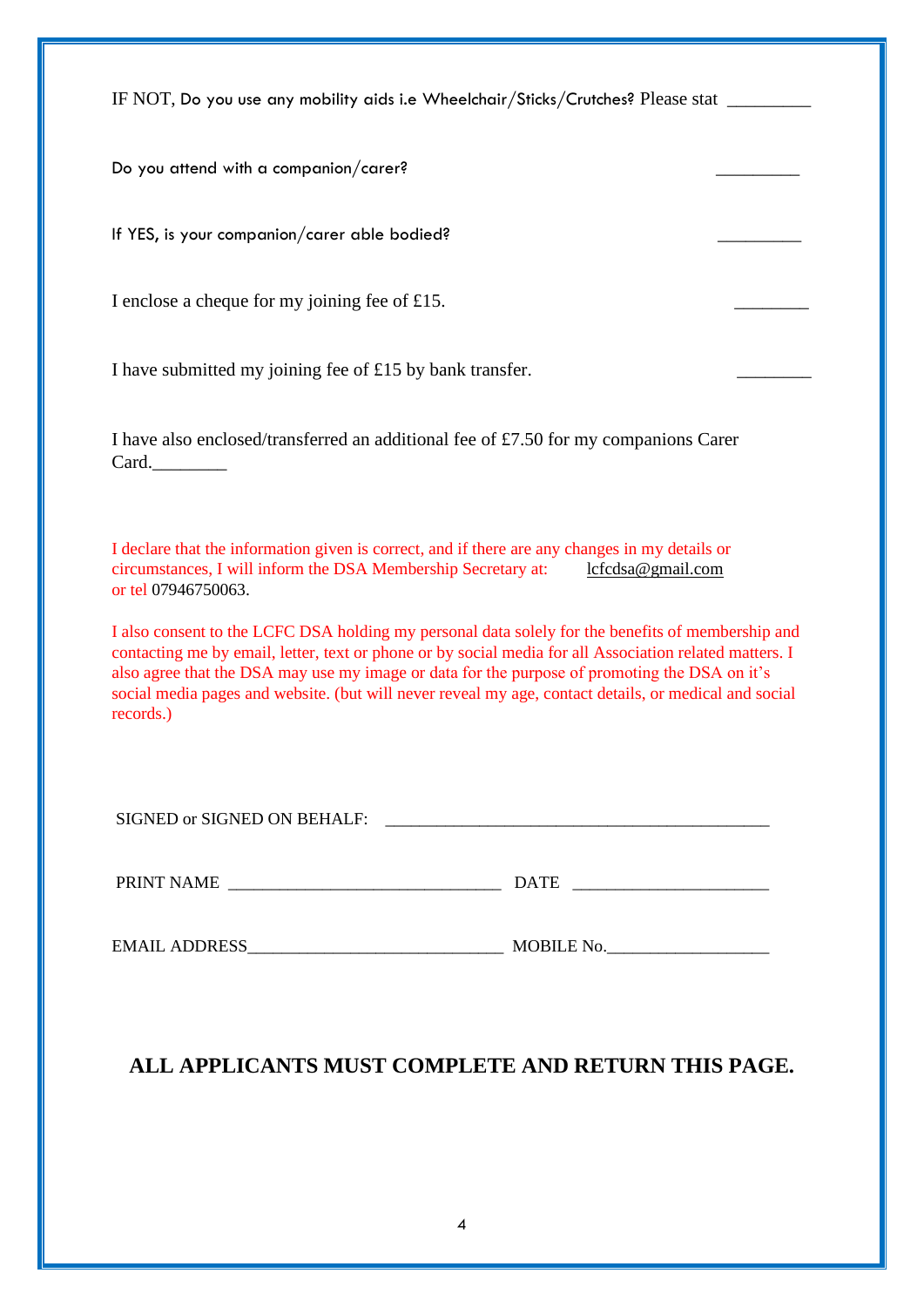## **COMPANION/CARER DETAILS FORM**

1<sup>ST</sup> COMPANION/CARER

SURNAME: MR/MRS/MS/MISS

FIRST NAME (S): KNOWN AS (IF DIFF)

ADDRESS

POST CODE:

HOME TEL NUMBER: MOBILE:

EMAIL ADDRESS: DATE OF BIRTH:

RELATIONSHIP TO DISABILITY MEMBER:

#### 2<sup>ND</sup> COMPANION/CARER

SURNAME: MR/MRS/MS/MISS

FIRST NAME (S): KNOWN AS (IF DIFF)

POST CODE:

ADDRESS

HOME TEL NUMBER: MOBILE:

EMAIL ADDRESS:

DATE OF BIRTH:

RELATIONSHIP TO DISABILITY MEMBER:

### **PLEASE ONLY COMPLETE THIS PAGE IF A CARER CARD IS NOT REQUIRED AND/OR YOU WISH TO LIST A SECOND COMPANION.**

# **NOTES**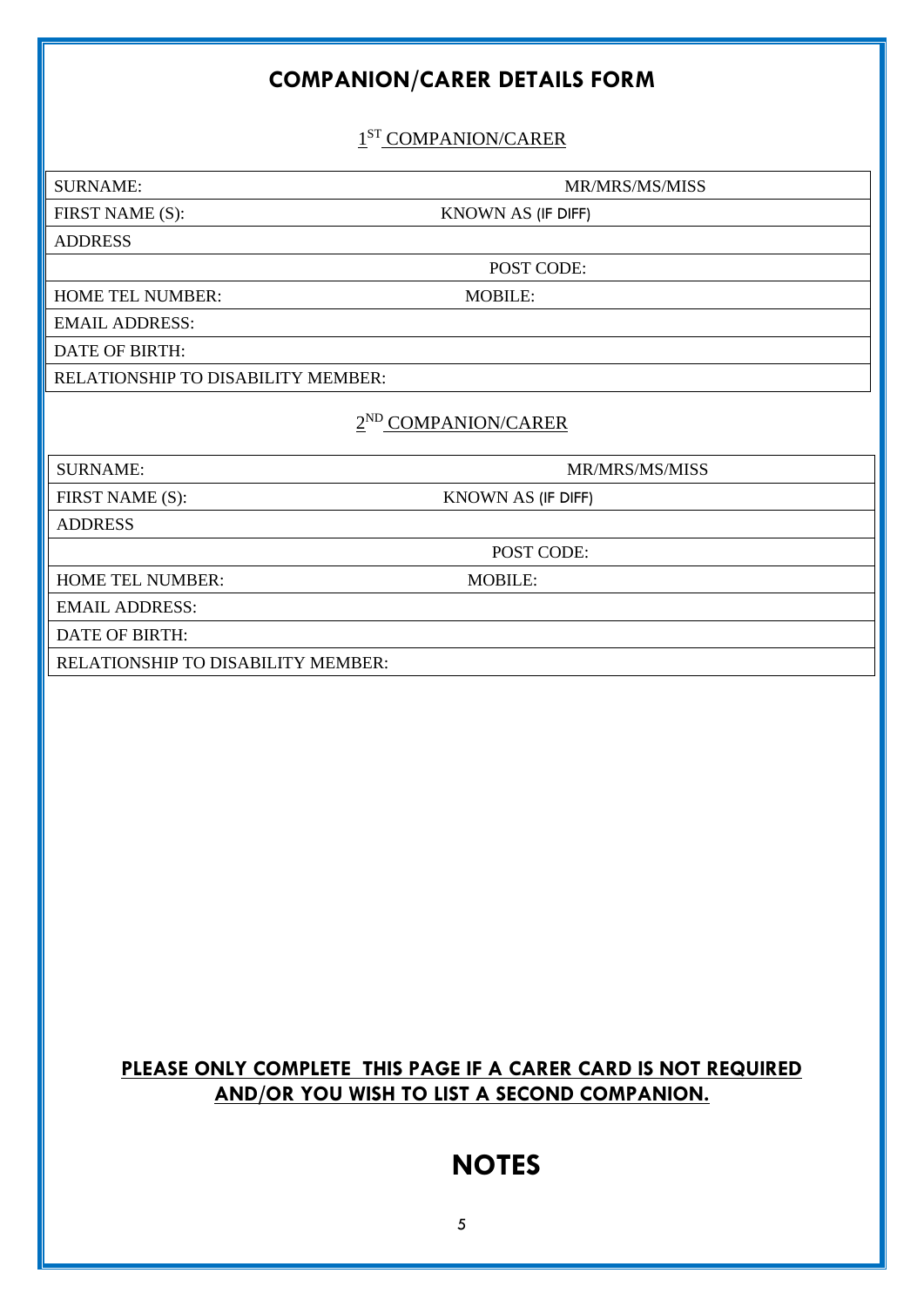**A Copy of Proof of disability is required**. Even if you have submitted a proof previously. This can include any of the following or another recognised proof under the Equality Act.

- **Enhanced Personal Independent Payment (PIP) for mobility OR Standard or Enhanced** PIP for daily living.
- Designated a member of the "Support Group" under the Employment & Support Allowance (ESA) scheme.
- **@ Disability Living Allowance (DLA) at Middle or Higher Rate**
- **参 Attendance Allowance**
- Severe Disablement Allowance
- **War Disablement Pension**
- **参 Blind Registration**
- **Blue Badge Parking Permit**

**One new colour passport style photo is required**. This can be sent by email or hard copy. If sending a hard copy please write your name on the back.

On the Access Card Application Form please select the icons that you require on your card to show the help you need.

For any Mental Health issues please select the exclamation mark symbol.

Only complete your LCFCDSA Membership number if you were a 2017 member, otherwise leave blank.

**Please only complete the Carers Card Application form if you require a Carers Card and have paid the additional £7.50 fee. Enclose or send a colour passport style photo of your Companion, with their name printed on the back.**

If you **do not** require a Carers Card please complete your Companions details above.

Please send a CHEQUE made payable to Leicester City FC Disabled Supporters Association OR Please pay by bank transfer using the following account: Sort Code 403204 Account Number 51775138.

Please fill in your name as the reference for the payment.

Please DON'T SEND CASH through the post. We are unable to accept liability if it goes missing in the post.

Receipts will be sent by text or email where possible. Paper receipts will be given on request to those without electronic contact.

**We can only process your application when all the relevant information, photos and payment have been received.**